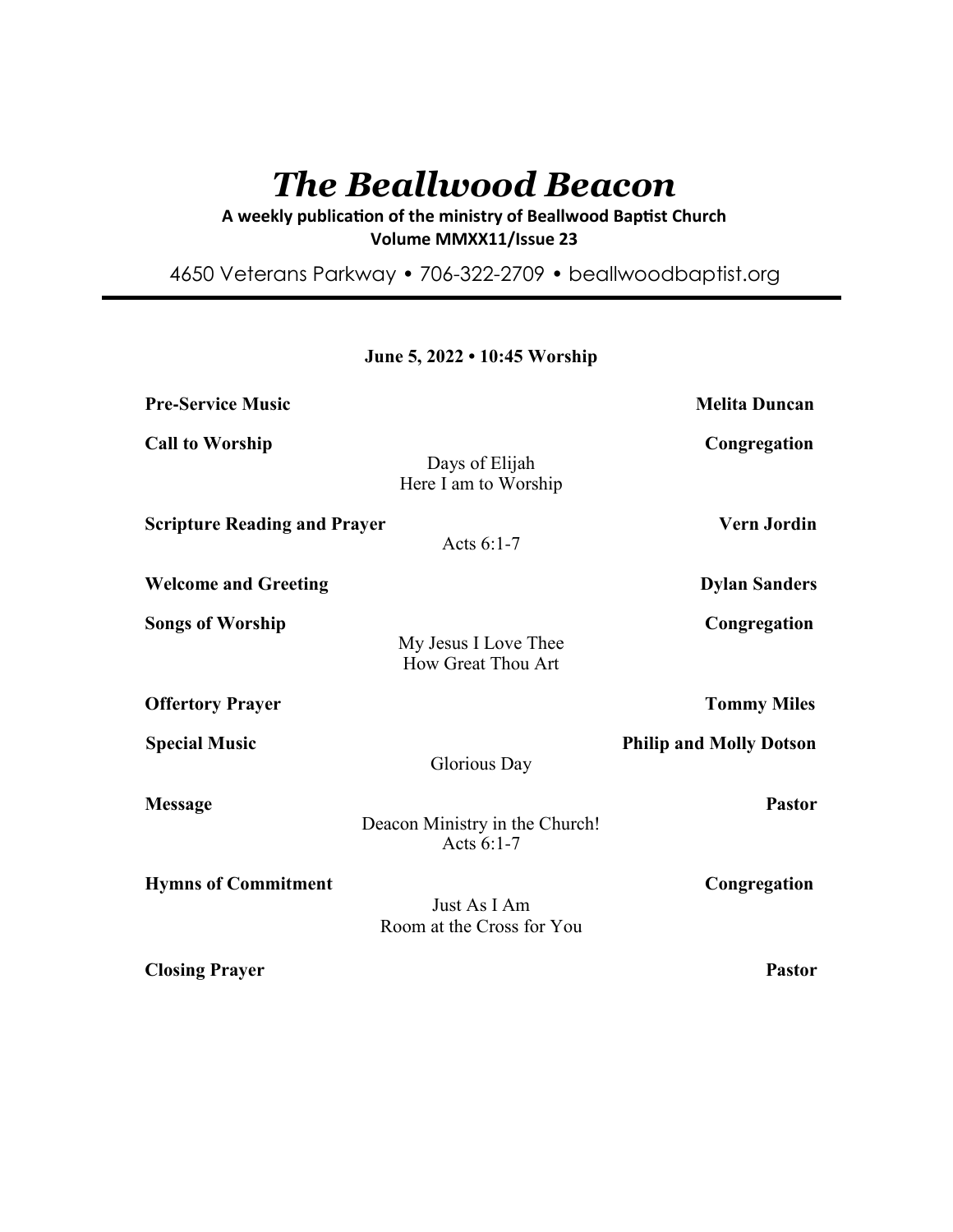#### **Ministerial Staff:**

**Billy F. Duncan** *Senior Pastor*  706-718-2260

#### **Dylan Sanders**

Associate Pastor Family/Student Ministry 706-773-5772

**Scott Bush**  Interim Music Minister

**Vern Jordin** *Minister to Sr. Adults 706-615-5212* 

> **Jason Chuong**  *Vietnamese Mission Pastor*

**Amy Miles** *Preschool/Children's Director* 

> **For the Record:**  May 29, 2022

#### **5/29/22 Bible Study**

SS Enrolled: 231 Attendance: 86 Visitors: 3

#### **Financial Statistics**

2022 Monthly Budget Needs: \$52,536.66

May: General Offering: \$48,479.98

General Offering: May 29: \$2,691.00

2022 Giving to Capital Improvements Fund: \$1,600.00

## *From the Pastor's Heart*

 **Vacation Bible School** begins on Monday evening. Vacation Bible School has always been one of the greatest tools that God has used to touch the lives of boys and girls. It was in Vacation Bible School that my spiritual heritage began in the early sixties at Southside Baptist Church in Opelika. The reason I mention that is that children are most likely to come to the Lord when they attend Vacation Bible School. So parents and grandparents, may I encourage all of us to make every effort to invite, bring, and have our precious children present in Vacation Bible School June 6-10 at 5:00 p.m.

 In the **life of the church**, we are preparing to elect deacons in a few weeks. I mention that so that our church family will begin to pray and ask the Lord for wisdom as we choose men for this tremendous responsibility. I will be addressing this issue from the pulpit this morning as our men are praying and the church family is being postured to elect their deacons. As we move into the summer, I will be addressing over the next couple of months a series of messages on the Church that flows from a small book called, *I am a Church Member*. I have sensed in my heart for some time that we need to look at what it means to be a church member, and to do that, we need to understand what the Church is. I do believe that this study will greatly help our fellowship going forward and as we prepare for the future.

 **"Sunday Night Celebration"** will be three different Sunday evening worship services and fellowships. These times will provide us the opportunity to be intentional in worship, to pray for specific needs of people, and to hear the testimony of what the Lord is doing in the life of an individual. These three services will be at 5:00 PM on June 12, July 24, and August 21. Please make every effort to be in these worship experiences as you will be challenged, encouraged, and blessed. Following the June 12 celebration we will have an ice cream fellowship. Please bring your favorite ice cream for the fellowship.

 May God's grace and peace be yours today as we gather for worship. Please pray that the Holy Spirit will lead and have His way in our hearts and in the life of our church.

Brother Billy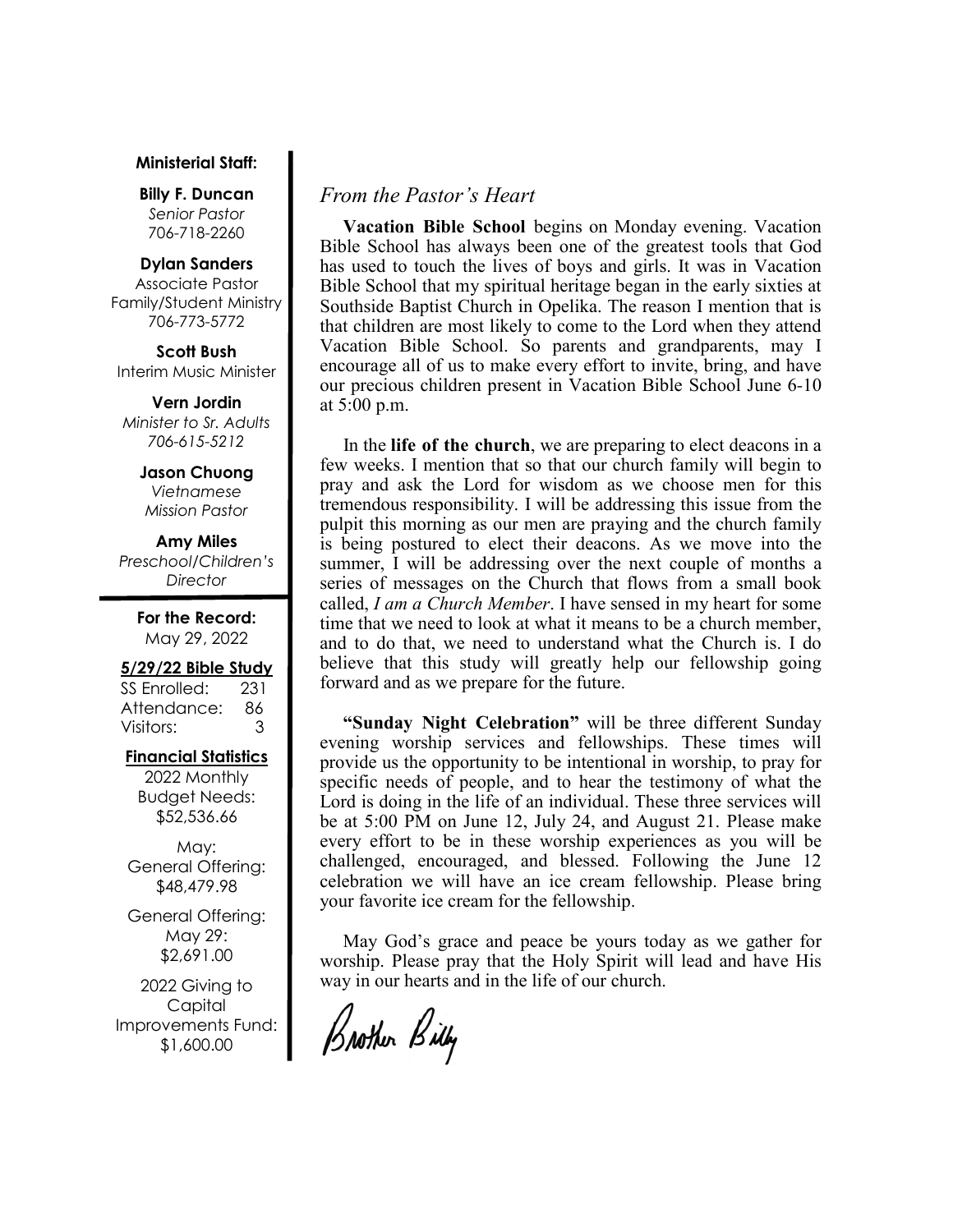**Sunday, June 5 Schedule**

9:30 a.m. Bible Study

10:45 a.m. Morning Worship Livestreamed on facebook.com/ beallwoodbaptist, beallwoodbaptist.org/watch, or youtube.com/beallwoodbc.

No p.m. activities

## **June 5 Beallwood in Action**

Deacon of the Week: Tommy Miles

S.S. Greeters: Dianne Harrison, Jim Story

Ushers: Gary Allen, Mike Benson, Jim Story

> Sound/Media: Ray Burton, Dee Williams

Childcare Babies/Toddlers: Deb McLoughlin, Norma Mount 3's-K: Jay McLoughlin, Linda Smith

Monday Counters: Rebecca Graham, Tonia Williams

#### **Vacation Bible School June 6-10**

4 year olds (by Sept 1)-6th Grade 5:00-5:45 p.m. Dinner provided at no charge for VBS attendees 5:45-7:30 p.m. VBS (children and adult classes/ childcare provided for attendees) 7:30-8:00 p.m. Family Recreation Time

## REGISTER TODAY!

VBS Registration forms are available in the Preschool wing and the main hallway.

## **Wednesday, June 8**

Prayer Meeting and choir rehearsal will not be held due to Vacation Bible School

#### **2022 Altar Flowers Ministry**

Today the altar flowers are placed by Sally Toddy in loving memory of her husband, Dale.

The sign-up list for 2022 is posted on the main bulletin board for you to reserve your special dates.

Remaining 2022 dates available: August 7, 21, and 28 October 9 and 30 November 6 and 13 December 4, 11, and 25 Cost: \$76

#### **Senior Adult Ministry**

Brown Bag Bible Study Thursday, June 9, Noon Bring your lunch and join us as we study God's Word!

**A.W.A.N.A. Leadership**

Sunday, June 12, Noon

## **Sunday Night Celebration**

June 12, July 24, and August 21 6:00 p.m.

Bring your favorite ice cream for the June 12 fellowship that follows worship!

> **Nominating Team** Monday, June 13, 6:00 p.m.

> > **G.R.O.W.**

Monday, June 20, 6:00 p.m.

#### **Gifts Received**

A gift was given to the Bereavement Fund in memory of Priscilla Daniel by the Heaven Bound Sunday School Class.